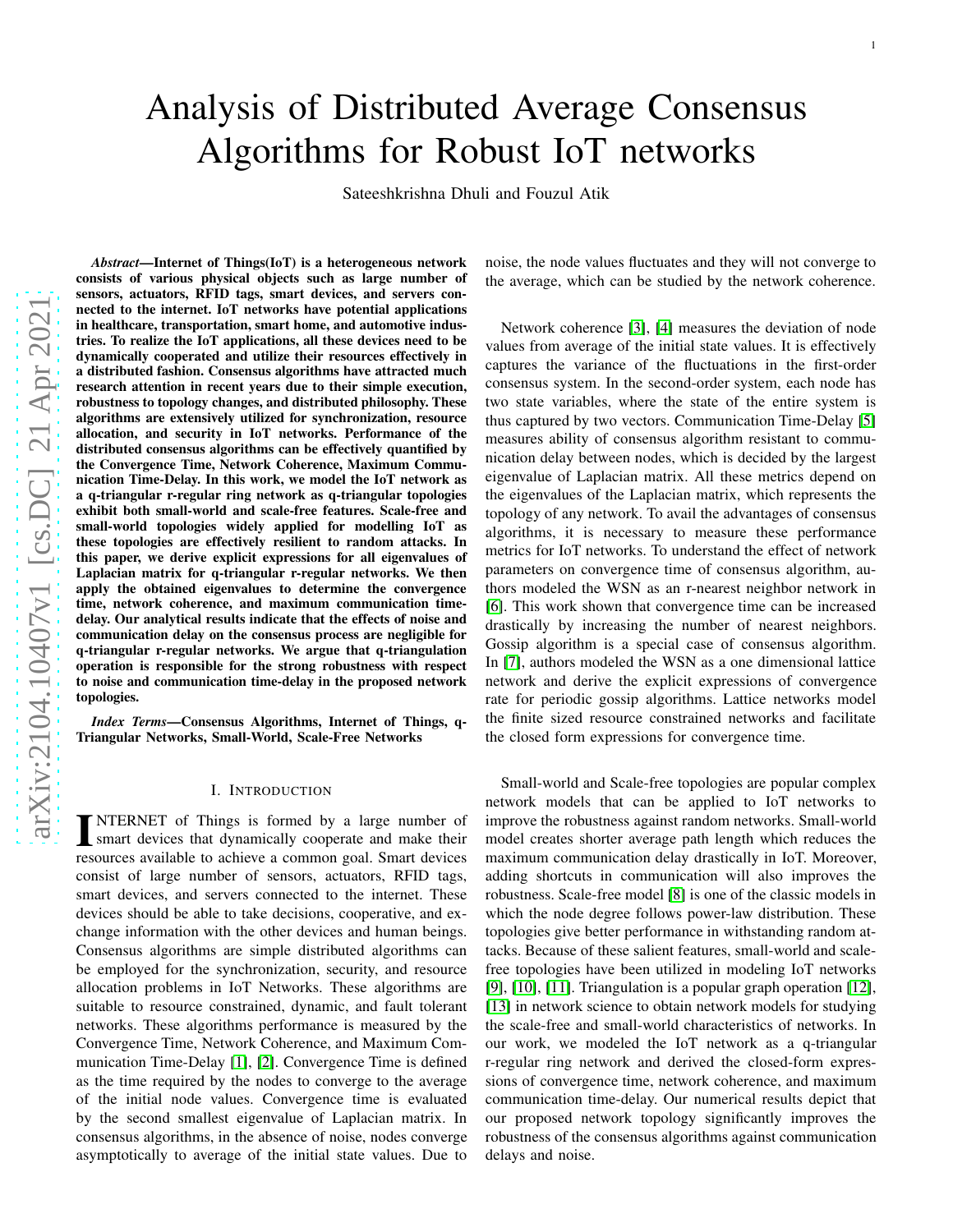## II. RELATED WORK

In literature, consensus algorithms have been widely studied for IoT networks. In particular, most of the researchers used these algorithms for distributed computation, security, and synchronization problems. In [\[14\]](#page-7-13), authors employed the consensus algorithm for distributed monitoring of IoT networks. This work used f-consensus theory and derived convergence conditions that allows a nice trade-off between precision and resource consumption. A consensus based distributed algorithm for service detection and data processing is proposed in [\[15\]](#page-7-14) for IoT networks. This algorithm calculate the consensus locally and combines in an iterative fashion to improves the robustness of the consensus process. Resource allocation, task allocations are critical issues to be focused in resource constrained networks. In [\[16\]](#page-7-15), authors propose a consensus based optimization algorithm for resource allocation in heterogeneous IoT networks. They have shown that network converges to a solution where network resources are homogeneously distributed.

A distributed algorithm where objects cooperate to reach a consensus on resources allocation is proposed in [\[17\]](#page-7-16). This work implements optimization process to select the objects that would guarantee the minimum Quality of Information and improve the lifetime of objects. Authors in [\[18\]](#page-7-17), evaluated the average consensus algorithm on IoT testbed. This work avoids the deadlock problems and deals with packet losses, delays, and multi-rate behavior in IoT networks. A distributed soft clustering algorithm based on average consensus algorithm for the IoT is presented in [\[20\]](#page-7-18). This work claimed it provides the stable clustering quality for IoT networks. Blockchain technology is well known for its potential use in security mechanisms and protect from different attacks. However, this technology is suitable to power constrained devices. Consensus algorithms have been extensively used in blockchains for IoT networks. In [\[21\]](#page-7-19), authors presented the survey of the various blockchain based consensus methods that are suitable to resource constrained IoT networks.

In [\[22\]](#page-7-20), authors proposed a blockchain system with creditbased consensus mechanism for IoT networks which ensures system security and transaction efficiency simultaneously. Trust models are very popular in ensuring security for peer to peer, WSN, and IoT networks. In [\[23\]](#page-7-21), author proposes a trust model based on consensus to evaluate the trustworthiness of IoT nodes to detect malicious nodes. Authors propose a novel consensus algorithm called Proof-of-Authentication in [\[24\]](#page-7-22) to introduce a cryptographic authentication mechanism for resource constrained devices. Authors proposed a lightweight proof of block and trade consensus algorithm for IoT blockchain in [\[25\]](#page-7-23). In [\[26\]](#page-7-24), authors presented a distributed clustering algorithm for IoT networks where observations are distributed and data transmission is only allowed between onehop neighbors. A blockchain based on consensus algorithm for IoT applications is proposed in [\[27\]](#page-7-25). In [\[28\]](#page-7-26), authors presented a survey on blockchain-based consensus methods for resourceconstrained IoT networks. Authors presented a lightweight consensus algorithm in [\[29\]](#page-7-27) that can be implemented in the IoT environment. This algorithm evaluates the feasibility of medical supply and drug transportation to mitigate privacy issues. In our work, we provide the theoretical tools to study the consensus algorithms for IoT networks. The properties of small-world and scale-free networks ensure the network robustness against random attacks. This motivates us to develop the q-triangular r-regular network which incorporates the properties of both small-world and scale-free networks. We derive the closed form expressions of convergence time, network coherence, and maximum communication-time delay and study the effect of network parameters on these performance metrics. Our theoretical results provide important insights to design and control the convergence of consensus algorithms.

## *A. Main Contributions*

1) Firstly, we model the IoT network as a q-triangular rregular ring network and compute the Laplacian eigenvalues. 2) Secondly, we derive the explicit expressions for convergence time, first order network coherence, second order network coherence, and maximum communication time-delay of q-triangular r-regular ring networks for average consensus algorithms.

3) Finally, we present the numerical results and study the effect of node degree, network size, triangulation parameter on convergence time, network coherence, and maximum communication time-delay of consensus algorithms.

# *B. Organization*

The remainder of the paper is organized as follows. We provide some preliminaries and review the consensus algorithms in Section III. In Section IV, we derive the explicit eigenvalues of consensus algorithm for q-triangular r-regular networks. In Section V, we derive the explicit expressions of convergence time, network coherence, and maximum communication time-delay. We present the numerical results and study the effect of triangulation parameter, network size, and node degree on the convergence time, network coherence, and maximum communication time-delay of consensus algorithms in Section VI. Finally, we discuss the conclusions in Section VII.

*Notations*: Table 1 presents the notations and corresponding definitions used in the paper.

#### III. BRIEF REVIEW OF AVERAGE CONSENSUS ALGORITHM

In this section, we introduce some basic concepts in spectral graph theory and review the consensus algorithm. We consider an *n*-vertex simple connected graph  $G = (V, E)$ , where  $V = V(G) = \{1, 2, \ldots, n\}$  is the vertex set and  $E = E(G) = \{e_1, e_2, \dots, e_m\}$  is the edge set of the graph. The *adjacency matrix*  $A(G)$  of G is a square matrix of order *n*, whose  $(i, j)^{th}$  entry is equal to 1(or 0) if the vertices i and j are adjacent(or not adjacent). The *incidence matrix* B of G is a matrix of order  $n \times m$ , whose  $(i, j)^{th}$ entry is equal to 1(or 0) if the vertex i and the edge  $e_i$ are incident(or not incident). Let  $D(G)$  be the diagonal matrix of vertex degree. Then the *Laplacian matrix* of G is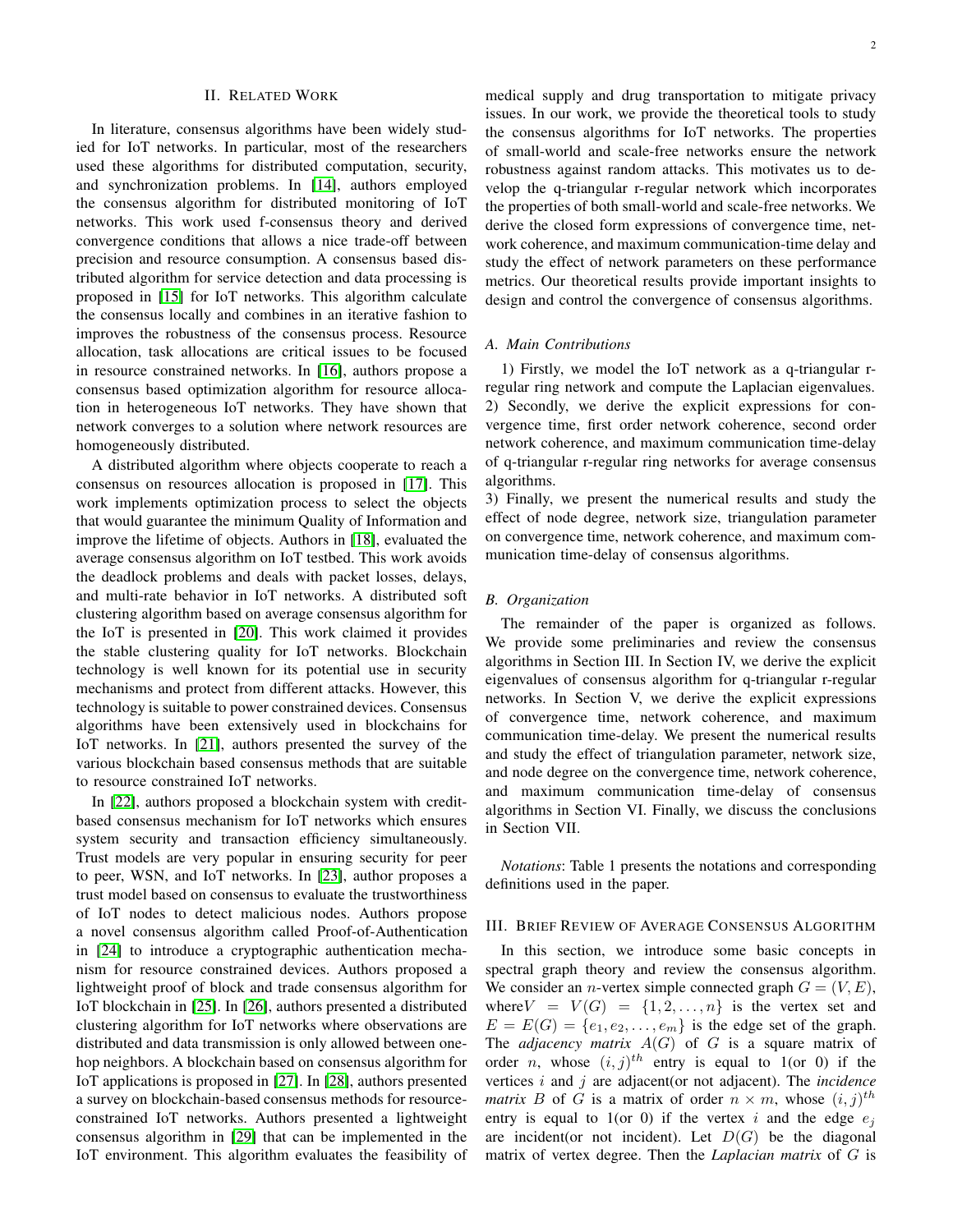TABLE I LIST OF NOTATIONS

| Notation         | Definition                       |  |  |  |
|------------------|----------------------------------|--|--|--|
| X                | Vector of a state variables      |  |  |  |
| $\boldsymbol{n}$ | Number of nodes                  |  |  |  |
| $\lambda_2$      | Second Smallest Eigenvalue       |  |  |  |
| W                | Weight matrix                    |  |  |  |
| T                | Convergence Time                 |  |  |  |
| $\lambda$        | Eigen Value                      |  |  |  |
| h.               | Consensus parameter              |  |  |  |
| $\gamma$         | Convergence parameter            |  |  |  |
| $\overline{B}$   | Incidence Matrix                 |  |  |  |
| $H^{(1)}$        | First Order Network Coherence    |  |  |  |
| H <sup>(2)</sup> | Second Order Network Coherence   |  |  |  |
| $T_{\rm max}$    | Maximum Communication Time-Delay |  |  |  |
| $\boldsymbol{r}$ | Node Degree                      |  |  |  |
| $\boldsymbol{q}$ | <b>Triangulation Parameter</b>   |  |  |  |
| h                | Consensus Parameter              |  |  |  |
|                  | Largest Eigenvalue               |  |  |  |

 $L(G) = D(G) - A(G)$ . Also we have  $L(G) = 2D(G) - BB<sup>T</sup>$ .

Let  $x_k(0)$  denotes the real scalar variable of node k at  $t = 0$ . Average consensus algorithm computes the average  $x_{avg} = \sum_{n=0}^{\infty}$  $\frac{\sum_{k=1}^{n} x_k(0)}{n}$  at every node through a distributed approach which does not require any centralized node. At time instant  $t + 1$ , the real scalar variable at node '*i*' is expressed as

$$
x_k(t+1) = x_k(t) + h \sum_{j \in N_k} (x_j(t) - x_k(t)), \ k = 1, ..., n, (1)
$$

where ' $h$ ' is a consensus parameter and  $N_k$  denotes neighbor set of node '*k*'. This can be also expressed as a simple linear iteration as

$$
\mathbf{x(t + 1)} = W\mathbf{x(t)}, \quad t = 0, 1, 2..., \tag{2}
$$

where '*W*' denotes weight matrix, and  $W_{ki}$  is a weight associated with the edge  $(k, j)$ . If we assign equal weight '*h*' to each link in the network, then optimal weight for a given topology is

$$
W_{kj} = \begin{cases} h & if, (k,j) \in E, \\ 1 - hdeg(\nu_k) & if, k = j, \\ 0 & otherwise. \end{cases}
$$
 (3)

and weight matrix is given by

$$
W = I - hL.\t\t(4)
$$

where '*I*' is a  $n \times n$  identity matrix.

Definition 1: Convergence time  $(T)$  [\[2\]](#page-7-1) is defined as the time required for nodes to reach the consensus. And it is measured by the

<span id="page-2-0"></span>
$$
T = \frac{1}{\ln\left(\frac{1}{\gamma}\right)},\tag{5}
$$

where  $\gamma$  is convergence parameter.

Physical objects in IoT network should be robust with respect to different parameters, including hardware failure, environmental uncertainty and communication failures. Robustness to uncertainty and noise can be effectively measured by network coherence [\[30\]](#page-7-28), [\[31\]](#page-7-29).

Definition 2: Network coherence is also defined as robustness to noise, and it can be measured by the deviation of each node's state from the global average of all current states.

In the first-order consensus problem, each node has a single state subject to noise. Network coherence of a first order system is measured by

<span id="page-2-1"></span>
$$
H^{(1)} = \frac{1}{2N} \sum_{k=2}^{N} \frac{1}{f(\lambda_k)}
$$
(6)

Where  $f(\lambda_k)$  is the  $k^{th}$  eigenvalue of Laplacian matrix.

Definition 3: In the second-order consensus problem, each node has two states. Network coherence of a second order system is measured by

<span id="page-2-2"></span>
$$
H^{(2)} = \frac{1}{2N} \sum_{k=2}^{N} \frac{1}{f(\lambda_k)^2}
$$
 (7)

Definition 4: Maximum Communication Time-Delay [\[31\]](#page-7-29), [\[5\]](#page-7-4) measures the ability of consensus algorithm resilient to maximum communication delay between nodes and it is expressed as

<span id="page-2-3"></span>
$$
T_{\max} = \frac{\pi}{2f(\lambda_{n-1}(L))}
$$
 (8)

Where  $f(\lambda_{n-1})$  is the largest eigenvalue of Laplacian matrix.

In this work, we use the *best constant weights* algorithm to derive the closed-form expressions of convergence time as this algorithm gives the fastest convergence rate among the other uniform weight methods [\[32\]](#page-7-30), [\[33\]](#page-7-31).

|  |  |  |  |  | <b>Algorithm 1: Best Constant Weights Algorithm</b> |  |
|--|--|--|--|--|-----------------------------------------------------|--|
|--|--|--|--|--|-----------------------------------------------------|--|

- <sup>1</sup> Derive the expression for eigenvalues of Laplacian matrix.
- <sup>2</sup> Compute the second smallest eigenvalue of Laplacian matrix  $(f(\lambda_1(L)))$  and largest eigenvalue of Laplacian matrix  $(f(\lambda_{n-1}(L)))$ .

<sup>3</sup> Obtain '*h*' using

$$
|1 - h f(\lambda_1(L))| = |1 - h f(\lambda_{n-1}(L))| \qquad (9)
$$

- 4 Substitute the '*h*' in  $|1 hf(\lambda_1(L))|$  to obtain the convergence parameter  $(\gamma)$ .
- 5 Finally, convergence time  $(T)$  can be calculated by

$$
T = \frac{1}{\ln\left(\frac{1}{\gamma}\right)}.\tag{10}
$$

IV. Q-TRIANGULAR R-REGULAR RING NETWORKS AND RELATED MATRICES

In this section, we derive the eigenvalues of Laplacian matrix for q-triangular r-regular ring networks. We can see r-regular ring network in Fig. 1 for  $r = 4$  and q-triangular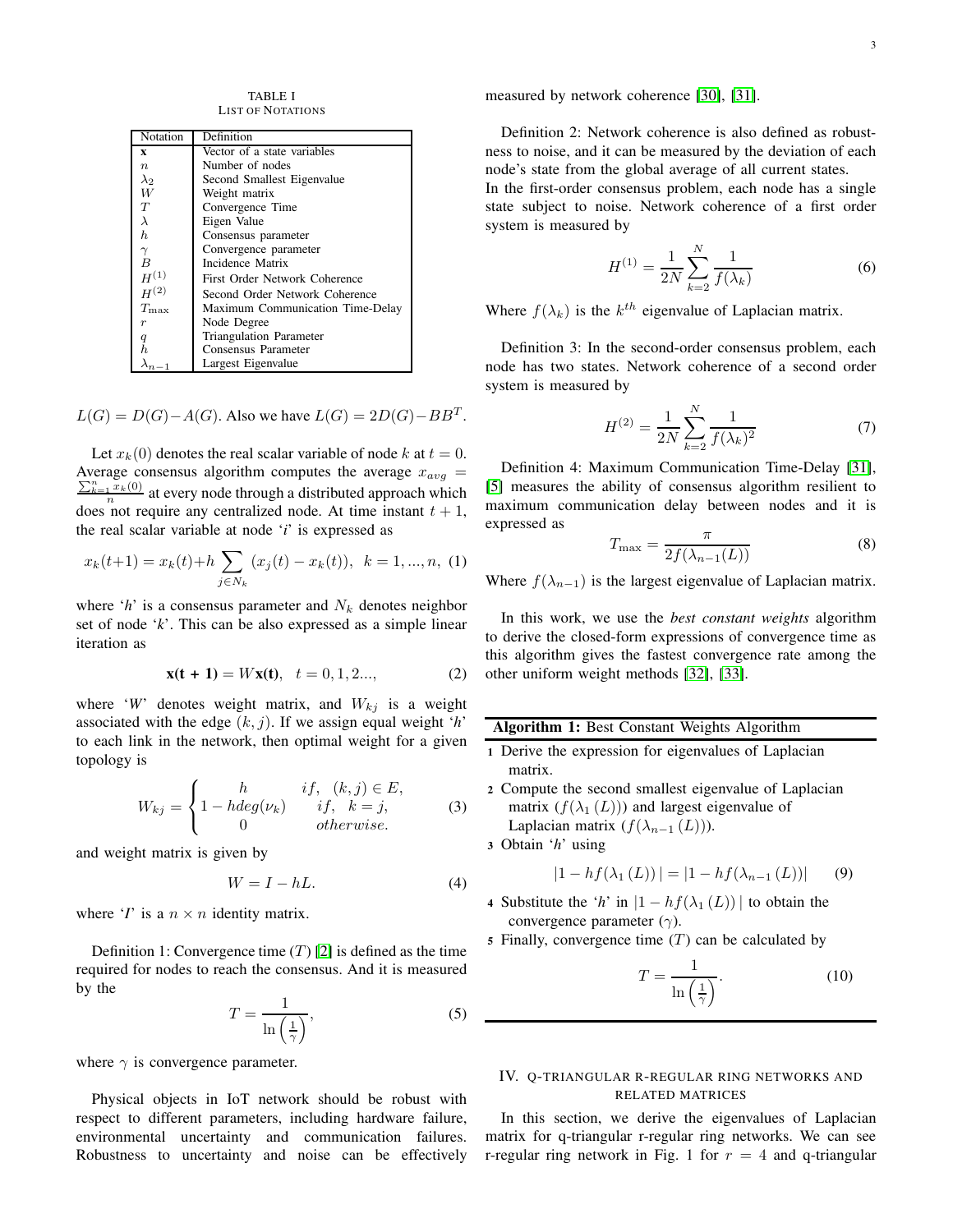

Fig. 1. 4-regular ring network



<span id="page-3-0"></span>Fig. 2. q-triangular 2-regular ring network

r-regular ring network in Fig. 2 for r=2.

Lemma 1 *[\[34\]](#page-7-32)* : Let G be a simple connected graph with *n* vertices. Then the rank of its incidence matrix B is  $n - 1$ if  $G$  is bipartite and  $n$  otherwise.

Lemma 2 *[\[34\]](#page-7-32)* : Let G be a bipartite graph with adjacency matrix A. If  $\lambda$  is an eigenvalue of A with multiplicity k, then  $-\lambda$  is also an eigenvalue of A with multiplicity k.

Let the graph G be bipartite and r-regular and  $V(G)$  =  $V_1 \cup V_2$  be a bipartition of the vertex set. Then from the proof of Lemma [IV](#page-3-0) in [\[34\]](#page-7-32) we get,

$$
A(G)\begin{bmatrix}J_1\\-J_2\end{bmatrix} = -r \begin{bmatrix}J_1\\-J_2\end{bmatrix},
$$

where  $J_1$  and  $J_2$  are all one vectors of orders  $|V_1|$  and  $|V_2|$ respectively. Now as  $L(G) = rI_n - A(G)$  so

$$
L(G)\begin{bmatrix}J_1\\-J_2\end{bmatrix} = 2r \begin{bmatrix}J_1\\-J_2\end{bmatrix}
$$
 (11)

and  $2r$  is the largest eigenvalue of  $L(G)$  corresponding to the eigenvector  $\begin{bmatrix} J_1 \\ J_2 \end{bmatrix}$  $-J_2$  . We note that in each row of the matrix  $B<sup>T</sup>$ , there are two 1s. One is corresponding to a vertex in  $V<sub>1</sub>$ 

and another is corresponding to a vertex in  $V_2$ . Therefore, we have

$$
B^T \begin{bmatrix} J_1 \\ -J_2 \end{bmatrix} = \begin{bmatrix} 0 \\ 0 \end{bmatrix} . \tag{12}
$$

*Theorem* 1. Let G be a simple, connected, r-regular graph with *n* nodes and *m* edges. Let  $0 = \lambda_1 \leq \lambda_2 \cdots \leq \lambda_n$  be the eigenvalues of  $L(G)$  and  $x_1, x_2, \dots, x_n$  be their corresponding eigenvector. Let  $\mu_k = (qr + \lambda_k - 2)^2 + 4q(2r - \lambda_k)$  and  $y = \frac{qr + \lambda_k - 2 \mp \sqrt{\mu_k}}{2q(2r - \lambda_k)}$  $rac{\pm \lambda_k - 2 + \sqrt{\mu_k}}{2q(2r-\lambda_k)}$ . Then

if G is non-bipartite:  $\frac{1}{2}[qr + \lambda_k + 2 \pm \sqrt{\mu_k}]$ , are eigenvalues

of  $L(R_q(G))$  corresponding to the eigenvector  $\lceil$  xi  $yB^Tx_i$ . . .  $|yB^Tx_i|$ 1 for

 $i = 1, 2, \dots, n$  and 2 is an eigenvalue of  $L(R_q(G))$  with multiplicity  $mq - n$ , corresponding to the eigenvectors  $\boldsymbol{0}$  $V_i$ 1 for  $j = 1, 2, \dots, mq - n$ , where  $\{V_1, V_2, \dots, V_{mq-n}\}$  is a basis of the null space of the matrix  $C = (B \ B \ \cdots \ B)$ . if G is bipartite:  $\frac{1}{2}[qr + \lambda_k + 2 \pm \sqrt{\mu_k}]$ , are eigenvalues

of 
$$
L(R_q(G))
$$
 corresponding to the eigenvector 
$$
\begin{bmatrix} x_i \\ yB^T x_i \\ \vdots \\ yB^T x_i \end{bmatrix}
$$
 for   
  $i = 1, 2, \dots, n - 1, 2$  is an eigenvalue of  $L(R_q(G))$  with  
multiplicity  $mq-n+1$ , corresponding to the eigenvectors  $\begin{bmatrix} 0 \\ U_j \end{bmatrix}$ 

for  $j = 1, 2, \dots, mq - n + 1$ , where  $\{U_1, U_2, \dots, U_{mq-n+1}\}$ is a basis of the null space of the matrix  $C = (B \ B \ \cdots \ B)$ and  $r(q + 2)$  is an eigenvalue of  $L(R_q(G))$  corresponding to the eigenvector  $\begin{bmatrix} x_n \\ 0 \end{bmatrix}$ 0 .

*Proof.* Assume that the construction of  $R_q(G)$  from G happens by q consecutive steps. First step we construct  $R_1(G)$ by adding  $m$  number vertices in  $G$ , then in the *i*th step we construct  $R_i(G)$  by adding m number vertices in  $R_{i-1}(G)$  for  $i = 2, 3, \dots, q$ . Let  $V^{(i)}$  is the set of newly added vertices in ith step. Then we have  $V(R_q(G)) = V(G) \cup V^{(1)} \cup V^{(2)} \cdots \cup V^{(n)}$  $V^{(q)}$ . With this ordering of vertices in  $R_q(G)$  we get

$$
L(R_q(G)) = \begin{bmatrix} qD(G) + L(G) & -B & -B & \cdots & -B \\ -B^T & 2I_m & 0 & \cdots & 0 \\ -B^T & 0 & 2I_m & \cdots & 0 \\ \vdots & \vdots & \vdots & \ddots & \vdots \\ -B^T & 0 & 0 & \cdots & 2I_m \end{bmatrix}.
$$

As G is r-regular,  $D(G) = rI_n$ . Let  $f(\lambda_k) = \frac{1}{2}[qr + \lambda_k +$  $2 \pm \sqrt{\mu_k}$ .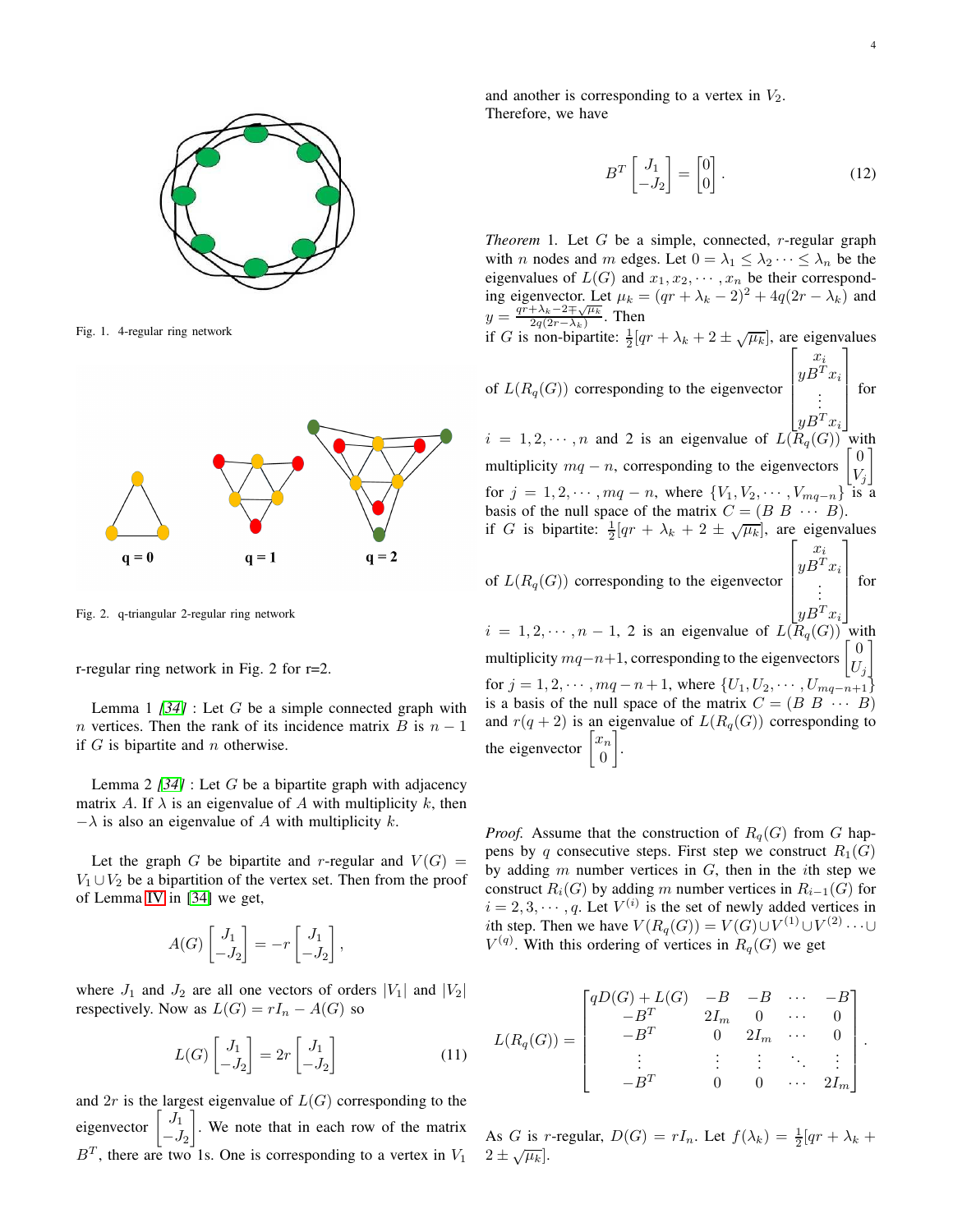When G is non-bipartite, we have for each  $i \in \{1, 2, \dots, n\},\$ 

<span id="page-4-0"></span>
$$
L(R_q(G))\begin{bmatrix} x_i \\ yB^T x_i \\ yB^T x_i \\ \vdots \\ yB^T x_i \end{bmatrix} = \begin{bmatrix} qrx_i + \lambda_i x_i - qyBB^T x_i \\ -B^T x_i + 2yB^T x_i \\ -B^T x_i + 2yB^T x_i \\ \vdots \\ -B^T x_i + 2yB^T x_i \end{bmatrix}
$$

$$
= \begin{bmatrix} (qr + \lambda_k - 2qyr + qy\lambda_k)x_i \\ (2y - 1)B^T x_i \\ (2y - 1)B^T x_i \\ \vdots \\ (2y - 1)B^T x_i \end{bmatrix}
$$

$$
= \begin{bmatrix} \frac{1}{2}[qr + \lambda_k + 2 \pm \sqrt{\mu_k}]x_i \\ \frac{1}{2}[qr + \lambda_k + 2 \pm \sqrt{\mu_k}]yB^T x_i \\ \frac{1}{2}[qr + \lambda_k + 2 \pm \sqrt{\mu_k}]yB^T x_i \\ \vdots \\ \frac{1}{2}[qr + \lambda_k + 2 \pm \sqrt{\mu_k}]yB^T x_i \\ \vdots \\ yB^T x_i \end{bmatrix}
$$

$$
= f(\lambda_k) \begin{bmatrix} x_i \\ yB^T x_i \\ yB^T x_i \\ \vdots \\ yB^T x_i \end{bmatrix} .
$$
(13)

Thus we get for  $i = 1, 2, \dots, n$ ,  $f(\lambda_k)$  are the eigenvalues of  $L(R_q(G))$ . Now as the graph G is bipartite, so  $rank(B) = n$ , then the matrix  $C = (B \ B \ \cdots \ B)$  which is of order  $n \times mq$ , is also have rank n. Therefore  $dim(Ker(C)) = mq - n$ . Let  $V_1, V_2, \cdots V_{mq-n}$  be a basis of  $Ker(C)$ . Then for each  $j \in \{1, 2, \cdots, mq - n\}$ , we have

$$
L(R_q(G))\begin{bmatrix}0\\V_j\end{bmatrix} = 2\begin{bmatrix}0\\V_j\end{bmatrix}.
$$
 (14)

Thus we get 2 is an eigenvalue of  $L(R_q(G))$  with multiplicity  $mq - n$ .

When G is bipartite, we have  $\lambda_n = 2r$ . So the term y in equation [\(13\)](#page-4-0) is not defined for  $\lambda_n = 2r$ . But for all  $i \in \{1, 2, \dots, n-1\}$ , equation [\(13\)](#page-4-0) is satisfied. Thus  $f(\lambda_k)$  are the eigenvalues of  $L(R_q(G))$  for each  $i \in \{1, 2, \dots, n-1\}.$ Also, as G is bipartite, so  $rank(B) = n - 1$ , therefore  $dim(Ker(C)) = mq - n + 1$ . So if  $U_1, U_2, \cdots U_{mq-n+1}$  is a basis of  $Ker(C)$ , then for each  $j \in \{1, 2, \cdots, mq - n + 1\}$ , we have

$$
L(R_q(G))\begin{bmatrix}0\\U_j\end{bmatrix}=2\begin{bmatrix}0\\U_j\end{bmatrix}.
$$

Thus we get 2 is an eigenvalue of  $L(R_q(G))$  with multiplicity  $mq - n + 1$ . Also we have

$$
L(R_q(G))\begin{bmatrix} x_n \\ 0 \\ 0 \\ \vdots \\ 0 \end{bmatrix} = \begin{bmatrix} (qr+2r)x_n \\ -B^Tx_n \\ -B^Tx_n \\ \vdots \\ -B^Tx_n \end{bmatrix} = (qr+2r)\begin{bmatrix} x_n \\ 0 \\ 0 \\ \vdots \\ 0 \end{bmatrix}.
$$

Therefore  $qr + 2r$  is an eigenvalue of  $L(R_q(G))$ .

# V. CONVERGENCE ANALYSIS FOR Q-TRIANGULAR R-REGULAR RING NETWORK

In this section, we derive the explicit expressions of Convergence Time, First Order Network Coherence, Second Order Network Coherence, and Maximum Communication Time-Delay.

*Theorem* 2*.* Convergence Time of q-triangular r-regular ring network for average consensus algorithm is

$$
T = \frac{1}{\ln\left(\frac{(q+1)r+3-l_1}{\sqrt{(1-(q+1)r+l_1)^2+4q(r-1+l_1)}}\right)},\tag{15}
$$

where

口

$$
l_1 = \frac{\sin \frac{\pi}{n}(r+1)}{\sin \frac{\pi}{n}}.
$$

*Proof.* Eigenvalues of Laplacian matrix for r-regular ring network is

$$
\lambda_k = r - 2 \sum_{j=1}^{\frac{r}{2}} \cos \frac{2\pi kj}{n}
$$
 (16)

From Dirchilet Identity  $1 + 2 \sum_{r=1}^{r}$  $j=1$  $\cos(jx) = \frac{\sin(r+\frac{1}{2})x}{\sin\frac{x}{2}}, \text{ we}$ can further simplify the above expression as

<span id="page-4-1"></span>
$$
\lambda_k = r + 1 - \frac{\sin\left(r + \frac{1}{2}\right)x}{\sin\frac{x}{2}} \tag{17}
$$

where  $n$  is number of nodes and  $r$  is node degree. From Theorem 1, we can write the eigenvalues of Laplacian matrix for q-triangular regular network can be written as

<span id="page-4-2"></span>
$$
f(\lambda_k) = \frac{1}{2} \left( qr + \lambda_k + 2 \pm \sqrt{\left( qr + \lambda_k - 2 \right)^2 + 4q \left( 2r - \lambda_k \right)} \right)
$$
\n(18)

We substitute the [\(17\)](#page-4-1) in [\(18\)](#page-4-2) to obtain the eigenvalues of Laplacian matrix for q-triangular r-regular ring network as

$$
f(\lambda_k) = \frac{1}{2} \left( q_2 + 3 - l \pm \sqrt{(q_2 - 1 - l)^2 + 4q(r - 1 + l)} \right)
$$
  
, where  $l_2 = \frac{\sin \frac{(r+1)\pi k}{n}}{\sin \frac{\pi k}{n}}$  and  $(q+1)r = q_2$ . (19)

where  $i_2 = \frac{\sin \pi k}{\sin \pi k}$  and  $(q+1)r = q_2$ .<br>In the  $\lambda_0, \lambda_1, \ldots, \lambda_{n-1}$ , we have observed  $\lambda_1$  is the second smallest eigenvalue and  $\lambda_{n-1}$  is the largest eigenvalue of Laplacian matrix.

Hence, we can write the largest eigenvalue of Laplacian matrix of q-triangular r-regular ring network as

<span id="page-4-3"></span>
$$
f(\lambda_{n-1}) = \frac{1}{2} \left( q_2 + 3 - l_3 + \sqrt{(q_2 - 1 - l_3)^2 + 4q(r - 1 + l_3)} \right)
$$
  
, where  $l_3 = \frac{\sin \frac{(r+1)\pi}{n}}{\sin \frac{\pi}{n}}$  (20)

, where  $l_3 = \frac{\sin \frac{\pi}{n}}{\sin \frac{\pi}{n}}$ <br>Similarly, we can write the smallest eigenvalue of Laplacian matrix of q-triangular r-regular ring network as

$$
f(\lambda_1) = \frac{1}{2} \left( q_2 + 3 - l_3 - \sqrt{(q_2 - 1 - l_3)^2 + 4q(r - 1 + l_3)} \right)
$$
\n(21)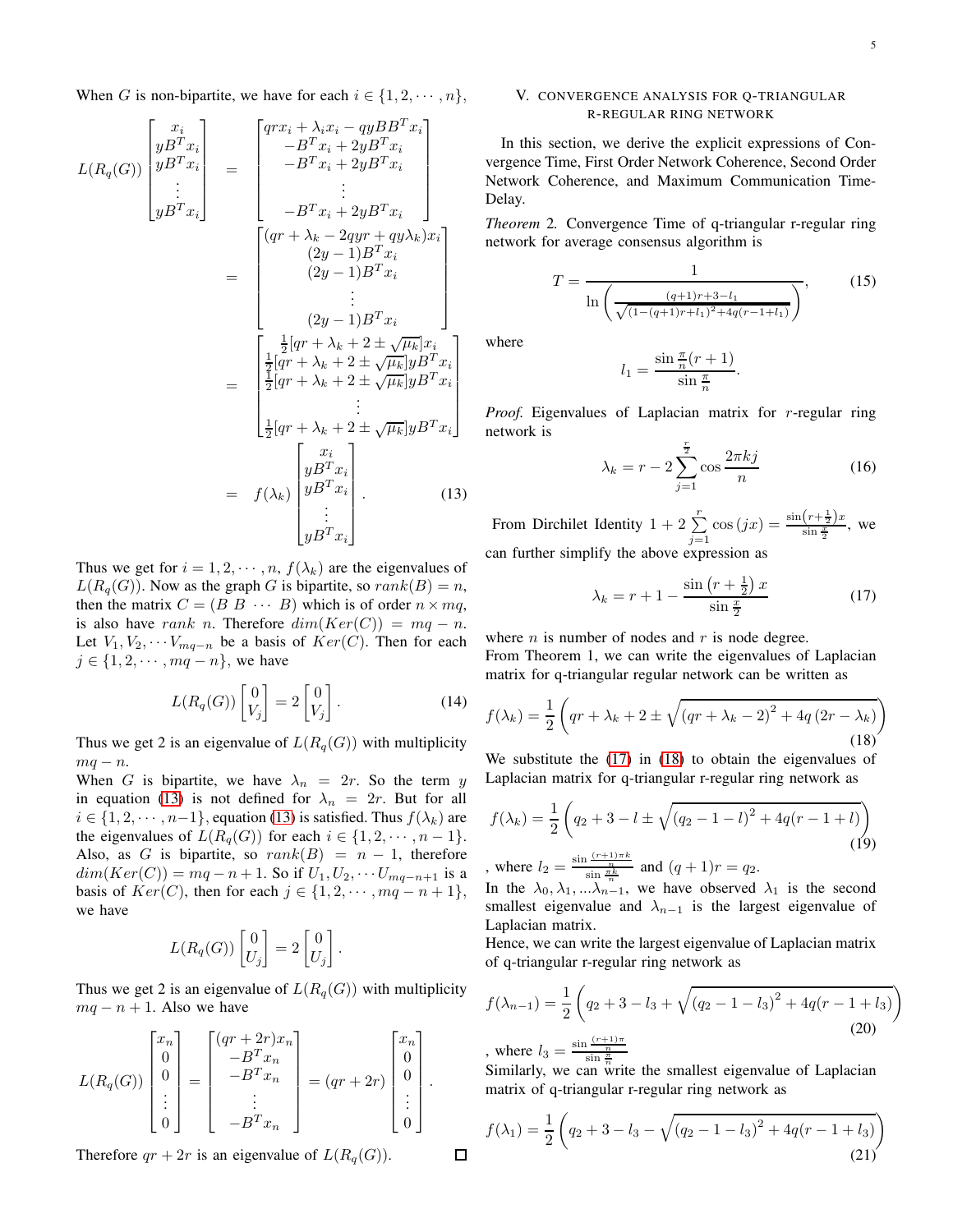From best constant algorithm, we can obtain the convergence parameter as

$$
\gamma = \frac{\sqrt{\left( (q+1)r - 1 - \frac{\sin\frac{(r+1)\pi}{n}}{\sin\frac{\pi}{n}} \right)^2 + 4q \left( r - 1 + \frac{\sin\frac{(r+1)\pi}{n}}{\sin\frac{\pi}{n}} \right)}}{(q+1)r + 3 - \frac{\sin\frac{(r+1)\pi}{n}}{\sin\frac{\pi}{n}}}
$$
(22)

Substituting the  $\gamma$  value in [\(5\)](#page-2-0) proves the theorem.

*Theorem* 3*.* Network Coherence of q-triangular r-regular ring network for first order system is

$$
H^{(1)} = \frac{1}{2N} \sum_{k=1}^{(N-1)} \frac{2}{(q+1)r+3-l+c_1},
$$
 (23)

 $\Box$ 

and second order system is

$$
H^{(2)} = \frac{1}{2N} \sum_{k=1}^{(N-1)} \frac{2}{((q+1)r+3-l+c_1)^2},
$$
 (24)

, where 
$$
c_1 = \sqrt{(1 - (q+1)r + l)^2 + 4q(r+l-1)}, l = \frac{\sin \frac{\pi}{n}(r+1)k}{\sin \frac{\pi}{n}}
$$
.

*Proof.* Substitute the [\(18\)](#page-4-2) into [\(6\)](#page-2-1) and [\(7\)](#page-2-2) to prove the Theorem. П

*Theorem* 4*.* Maximum Communication Time-Delay of qtriangular r-regular ring network for average consensus algorithm is

$$
R_{\text{max}} = \frac{\pi}{(q+1)r+3-l-c_1},\tag{25}
$$

$$
c_1 = \sqrt{\left(1 - (q+1)r + l\right)^2 + 4q(r+l-1)}, \ l = \frac{\sin \frac{\pi}{n}(r+1)k}{\sin \frac{\pi}{n}}.
$$

*Proof.* Substitute the [\(20\)](#page-4-3) into [\(8\)](#page-2-3) proves the theorem. 口

#### VI. RESULTS AND DISCUSSION

In this section, we present the numerical results to investigate the effect of node degree, network size, and triangulation parameter on convergence time, first order network coherence, second order network coherence, and maximum communication time-delay of average consensus algorithm. In Fig. 3, we plot the convergence time against triangulation parameter for  $n=100$ . We have observed the convergence time linearly increases with the triangulation parameter  $q$  and convergence time reduces with the increase in  $r$  values. Increase in degree will leads to more participation among IoT nodes. This will naturally reduces the convergence time. To observe the effect of network size on convergence time, we plot the Fig. 4 for  $r=4$ . It is noted that convergence time is drastically increasing with the network size. For  $r=50$ , we plot the maximum communication time-delay against triangulation parameter  $q$  for different network sizes in Fig. 5, and observed that maximum communication time-delay exponentially reduces with the q. This is because of nodes are able to reach the long distance nodes due to triangulation operation. To study the effect of number of node degree on maximum communication timedelay, we plot Fig. 6 for  $n=100$ . It is observed that maximum communication time-delay decreases with  $r$  values. In Fig. 7,



Fig. 3. Convergence Time versus q for Average Gossip Algorithm  $(n=100)$ .



Fig. 4. Convergence Time versus q for Average Gossip Algorithm  $(r=4)$ .

we plot the first order network coherence versus triangulation parameter for  $r = 4$  and observed that network coherence exponentially decreases with the triangulation parameter and decreases with the node degree. To observe the effect of node degree on second order network coherence, we plot the Fig. 8. We have observed that there is a very little increase in second order network coherence with the increase in r values. In Fig. 9, we plot the first order consensus versus  $q$  for  $r=5$ and observed that first order network coherence increases with the network size. As shown in Fig. 10, the effect of network size on second order network coherence is drastically reduced.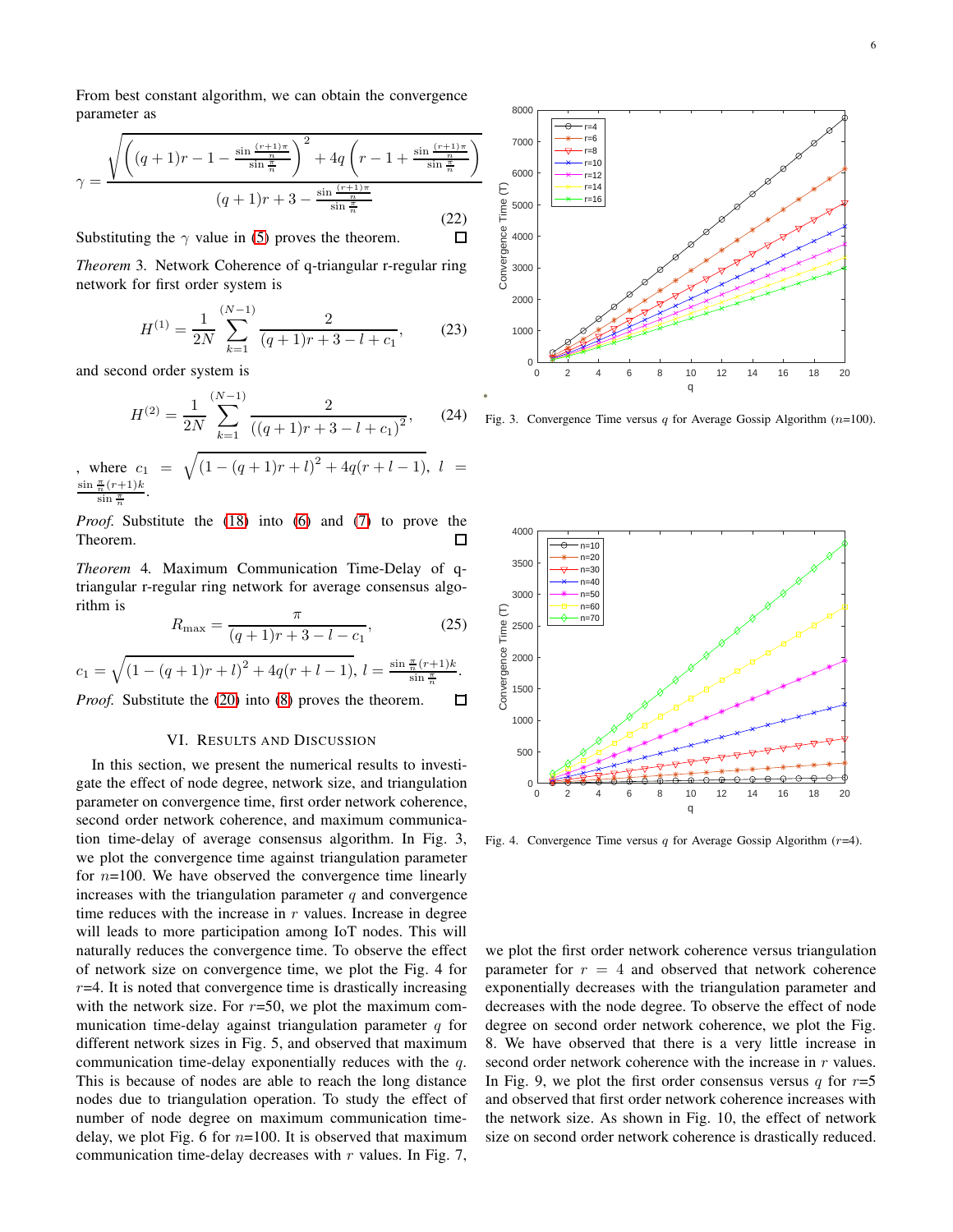

Fig. 5. Maximum Communication Time-Delay versus  $q$  for Average Gossip Algorithm  $(r=50)$ .



Fig. 6. Maximum Communication Time-Delay versus  $q$  for Average Gossip Algorithm  $(n=100)$ .



Fig. 10. Second Order Coherence versus q for Average Gossip Algorithm  $(r=5)$ .



Fig. 7. First Order Coherence versus  $q$  for Average Gossip Algorithm ( $r=4$ ).



Fig. 8. Second Order Coherence versus  $q$  for Average Gossip Algorithm  $(n=100)$ .



Fig. 9. First Order Coherence versus  $q$  for Average Gossip Algorithm ( $r=5$ ).